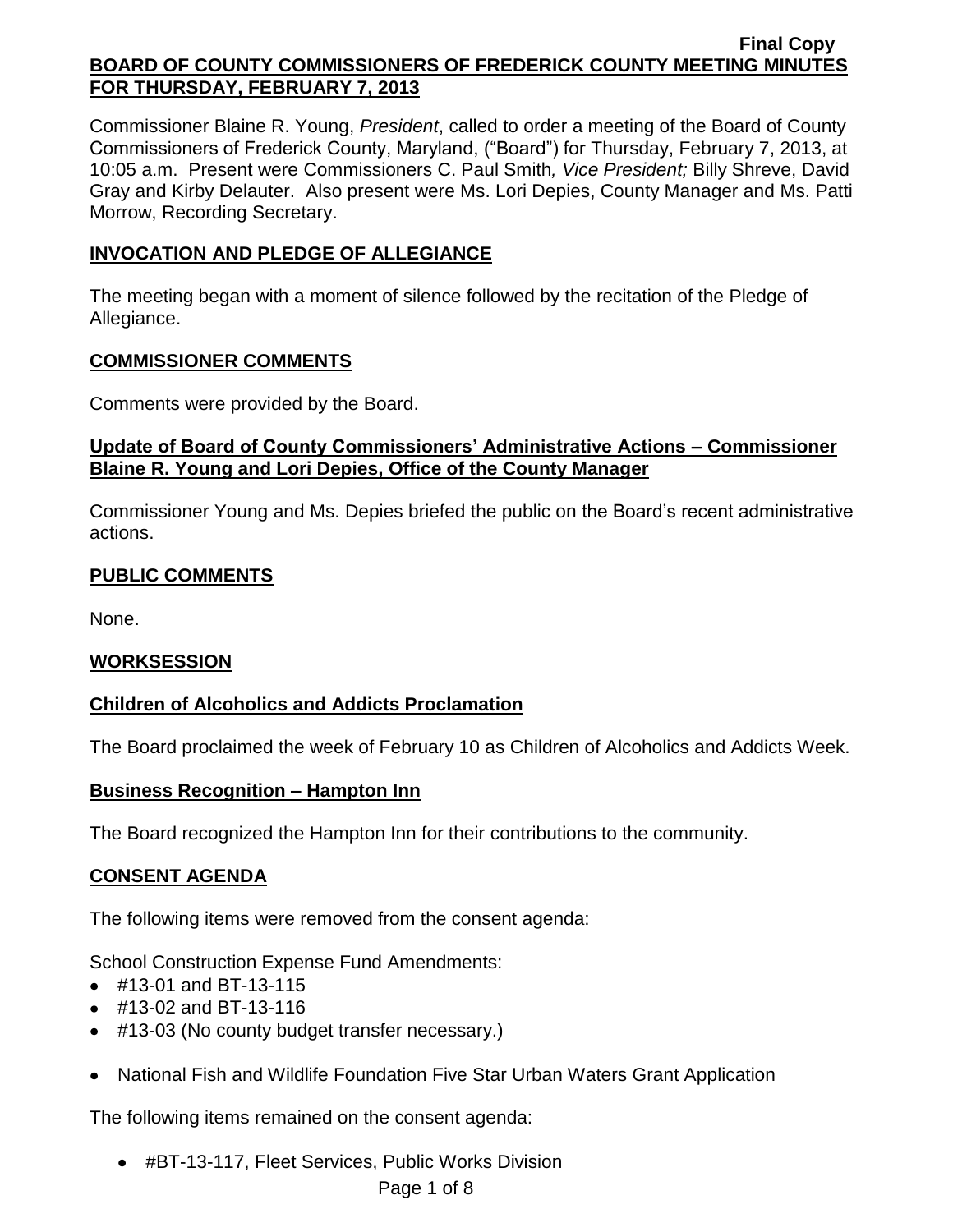- FY 2014 Rural Legacy Grant Application
- FY 2013 Computer Aided Dispatch (CAD) Interface Grant Application
- Grant Application to the Maryland Historic Trust for the Covered Bridge Preservation Project

*Motion to approve the consent agenda as amended – Passed 5-0.*

| <b>COMMISSIONERS</b> | <b>MOTION</b> | <b>SECOND</b> | <b>YES</b> | <b>NO</b> | <b>ABSTAIN</b> | <b>NOT PRESENT</b> |
|----------------------|---------------|---------------|------------|-----------|----------------|--------------------|
| Young                |               |               |            |           |                |                    |
| <b>Smith</b>         |               |               |            |           |                |                    |
| <b>Shreve</b>        |               |               |            |           |                |                    |
| Grav                 |               |               |            |           |                |                    |
| <b>Delauter</b>      |               |               |            |           |                |                    |

## **ADMINISTRATIVE BUSINESS**

#### **School Construction Expense Fund Amendments:**

- #13-01 and BT-13-115
- #13-02 and BT-13-116
- #13-03 (No county budget transfer necessary.)

*Motion to approve the amendments as presented – Passed 3-2.*

| <b>COMMISSIONERS</b> | <b>MOTION</b> | <b>SECOND</b> | YES | <b>NO</b> | <b>ABSTAIN</b> | <b>NOT PRESENT</b> |
|----------------------|---------------|---------------|-----|-----------|----------------|--------------------|
| Young                |               |               |     |           |                |                    |
| <b>Smith</b>         |               |               |     |           |                |                    |
| <b>Shreve</b>        |               |               |     |           |                |                    |
| Grav                 |               | ,,            |     |           |                |                    |
| <b>Delauter</b>      |               |               |     |           |                |                    |

## **National Fish and Wildlife Foundation Five Star Urban Waters Grant Application – Shannon Moore, Community Development Division**

Mr. Eric Soter, Community Development Division, commented on the grant.

*Motion to approve the grant application – Passed 3-2.*

| <b>COMMISSIONERS</b> | <b>MOTION</b> | <b>SECOND</b> | <b>YES</b> | <b>NO</b> | <b>ABSTAIN</b> | <b>NOT PRESENT</b> |
|----------------------|---------------|---------------|------------|-----------|----------------|--------------------|
| Young                |               |               |            |           |                |                    |
| <b>Smith</b>         |               |               | ~          |           |                |                    |
| <b>Shreve</b>        |               |               |            |           |                |                    |
| Gray                 |               |               | ~          |           |                |                    |
| <b>Delauter</b>      |               |               |            |           |                |                    |

## **Repeal the Alarm System Registration Ordinance – Request for Public Hearing – Gary Hessong, Community Development Division**

Mr. Hessong presented the proposed ordinance. Sheriff Chuck Jenkins commented on the alarm system registration program.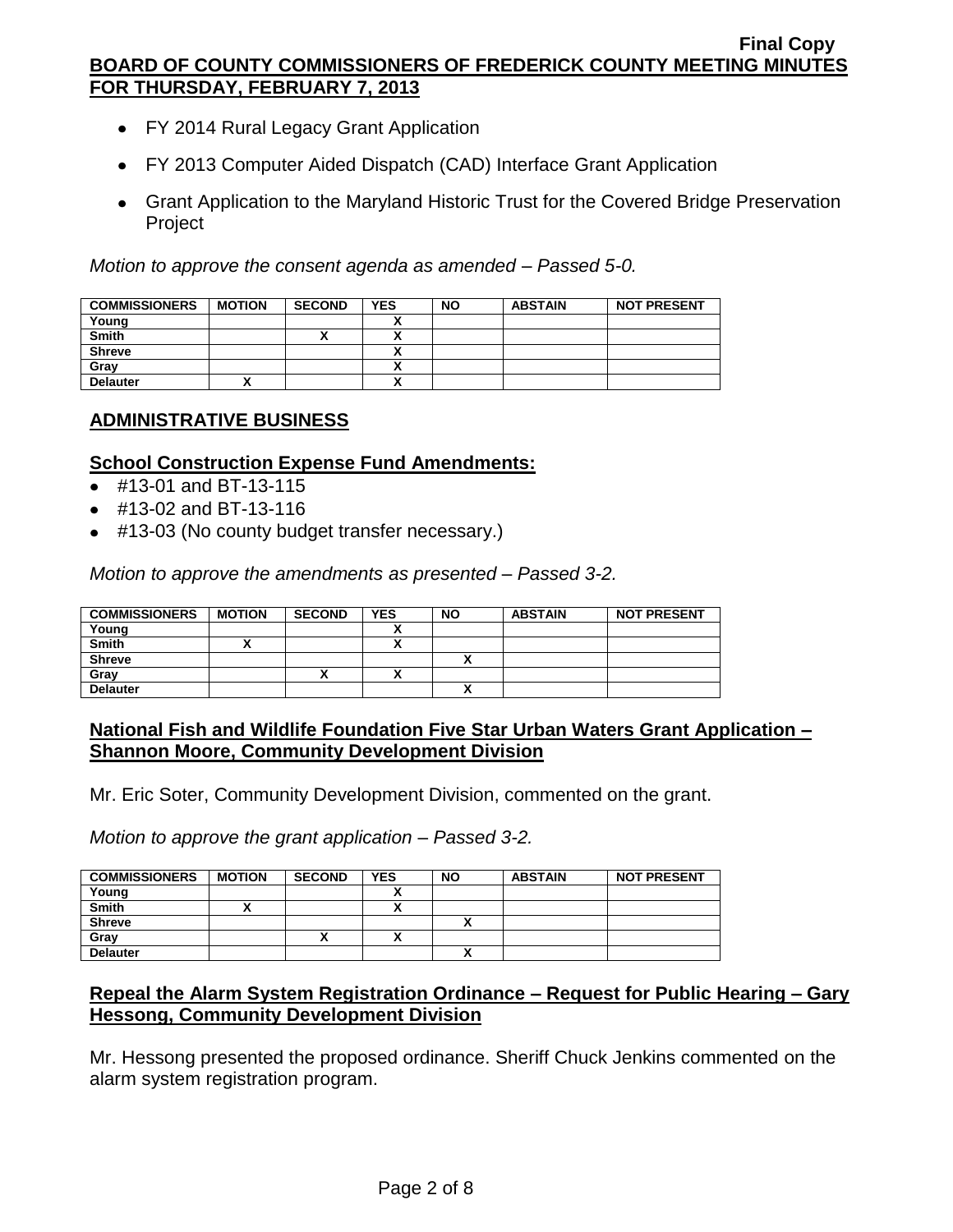*Motion to take the repeal of the ordinance through the public hearing process – Passed 5-0.*

| <b>COMMISSIONERS</b> | <b>MOTION</b> | <b>SECOND</b> | <b>YES</b> | <b>NO</b> | <b>ABSTAIN</b> | <b>NOT PRESENT</b> |
|----------------------|---------------|---------------|------------|-----------|----------------|--------------------|
| Young                |               |               |            |           |                |                    |
| <b>Smith</b>         |               |               |            |           |                |                    |
| <b>Shreve</b>        |               |               |            |           |                |                    |
| Gray                 |               |               |            |           |                |                    |
| <b>Delauter</b>      |               |               |            |           |                |                    |

## **Staff Recommended FY 2014–2019 Capital Improvements Program – Kelly Weaver, Budget Office, Office of the County Manager**

Ms. Weaver briefed the Board on the major changes, major requests not granted, new projects, and new projects not funded.

Commissioner Young noted the proposal from Matan Acquisitions, Inc. to assist in the funding of the completion of the addition to Urbana Middle School.

*Motion to direct staff to move the Urbana Middle School fit-out up two (2) years in the CIP with the stipulation it would be developer funded and also utilize school mitigation fees – Passed 5- 0.*

| <b>COMMISSIONERS</b> | <b>MOTION</b> | <b>SECOND</b> | <b>YES</b> | <b>NO</b> | <b>ABSTAIN</b> | <b>NOT PRESENT</b> |
|----------------------|---------------|---------------|------------|-----------|----------------|--------------------|
| Young                |               |               |            |           |                |                    |
| <b>Smith</b>         |               |               | ^          |           |                |                    |
| <b>Shreve</b>        |               |               | ^          |           |                |                    |
| Grav                 |               |               | ~          |           |                |                    |
| <b>Delauter</b>      |               |               | ^          |           |                |                    |

Commissioner Delauter requested information regarding the Walkersville Public Library, the pump station at the Frederick County landfill, and the Hanson System. It was noted that staff would be present on Thursday, February 14 to discuss these issues.

Commissioner Shreve questioned the Green Valley Fire Station expansion. Mr. Jim Gugel and Mr. Eric Soter, Community Development Division, and Mr. Rick Himes, Fire and Rescue Services Division, commented. He also questioned the upgrades of various county roadways as well as the issue of redistricting students in overcrowded schools versus the cost of portable classrooms.

# **WORKSESSION**

# **Business Updates – Helen Riddle, Community Development Division**

Ms. Riddle updated the Board on business activity in Frederick County.

(Commissioner Delauter left the meeting at 12:15 p.m.)

## **Town of Middletown Annexation – Middletown Community Park – Jim Gugel, Community Development Division**

Mr. Gugel and Mr. Paul Dial, Parks and Recreation Division, noted that county staff had no issues with the annexation of the park.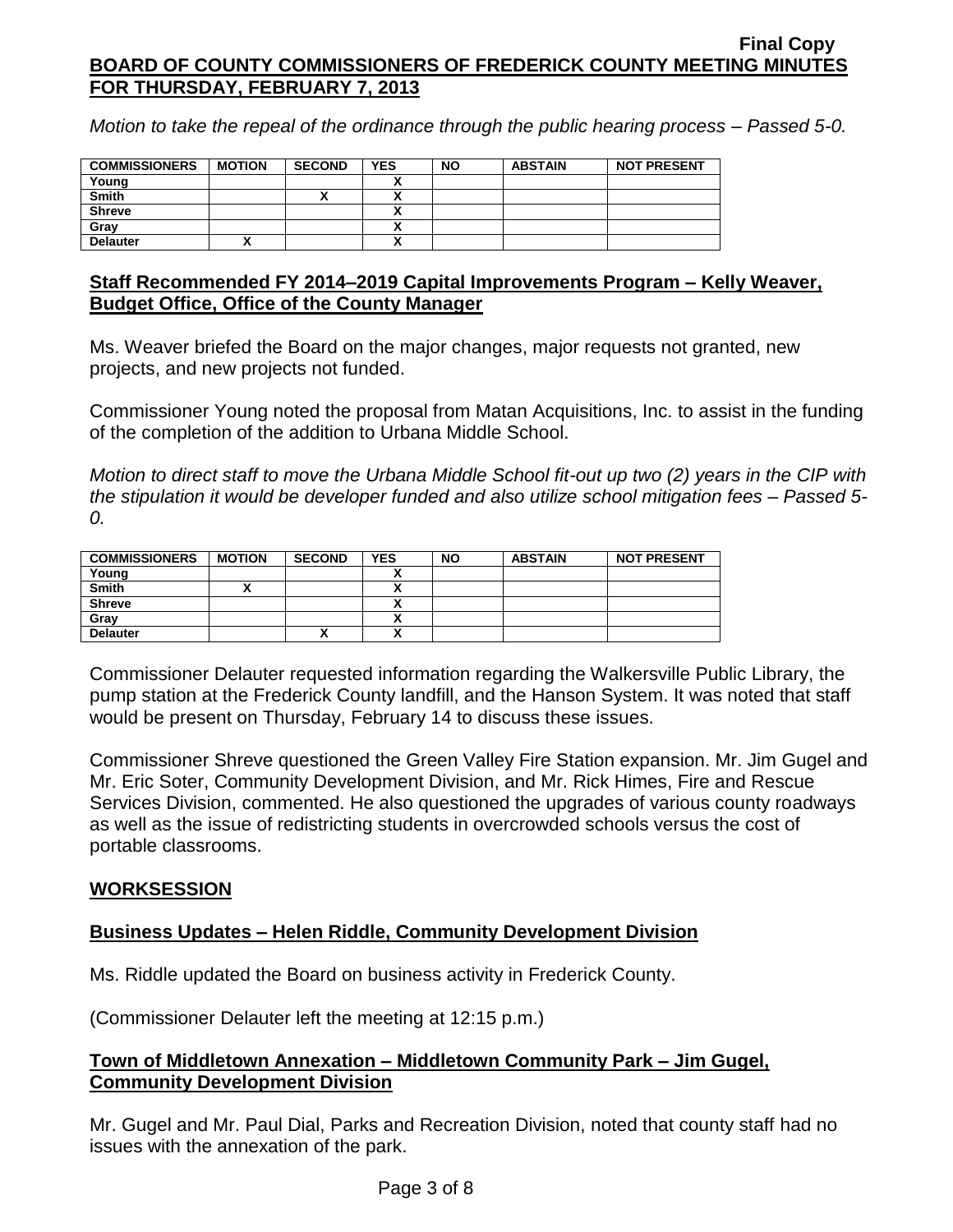Public comment was received from:

Drew Bowens, Town Administrator, Town of Middletown

*Motion to concur with the Town of Middletown regarding the annexation of the Middletown Community Park – Passed 4-0.*

| <b>COMMISSIONERS</b> | <b>MOTION</b> | <b>SECOND</b> | <b>YES</b> | <b>NO</b> | <b>ABSTAIN</b> | <b>NOT PRESENT</b> |
|----------------------|---------------|---------------|------------|-----------|----------------|--------------------|
| Young                |               |               |            |           |                |                    |
| <b>Smith</b>         |               | '             |            |           |                |                    |
| <b>Shreve</b>        |               |               |            |           |                |                    |
| Gray                 |               |               |            |           |                |                    |
| <b>Delauter</b>      |               |               |            |           |                | Λ                  |

## **Reappointment to the Frederick County Commission on Aging – Joyce Grossnickle, Office of the County Manager**

There was no public comment.

*Motion to reappoint Mr. Stephen Wilhide to serve a three-year term to expire June 30, 2015 – Passed 4-0.*

| <b>COMMISSIONERS</b> | <b>MOTION</b> | <b>SECOND</b> | <b>YES</b> | <b>NO</b> | <b>ABSTAIN</b> | <b>NOT PRESENT</b> |
|----------------------|---------------|---------------|------------|-----------|----------------|--------------------|
| Young                |               |               |            |           |                |                    |
| <b>Smith</b>         |               |               | ^          |           |                |                    |
| <b>Shreve</b>        |               |               | ~          |           |                |                    |
| Gray                 |               |               |            |           |                |                    |
| <b>Delauter</b>      |               |               |            |           |                |                    |

# **Potential Parkland Dedication - The Manor at Holly Hills - Paul Dial and Bob Hicks, Parks and Recreation Division**

Mr. Dial indicated the Frederick County Parks and Recreations Commission reviewed the 27.3 acre site and recommended that it continue to be owned and maintained by The Manor at Holly Hills Home Owners Association (HOA).

There was no public comment.

*Motion to support the staff recommendation for the Manor at Holly Hills parkland to continue to be owned and maintained by the HOA in perpetuity as a wildlife corridor, stream buffer, and open space – Passed 4-0.*

| <b>COMMISSIONERS</b> | <b>MOTION</b> | <b>SECOND</b> | <b>YES</b> | <b>NO</b> | <b>ABSTAIN</b> | <b>NOT PRESENT</b>        |
|----------------------|---------------|---------------|------------|-----------|----------------|---------------------------|
| Young                |               |               |            |           |                |                           |
| <b>Smith</b>         |               |               |            |           |                |                           |
| <b>Shreve</b>        |               |               |            |           |                |                           |
| Gray                 |               |               |            |           |                |                           |
| <b>Delauter</b>      |               |               |            |           |                | $\boldsymbol{\mathsf{r}}$ |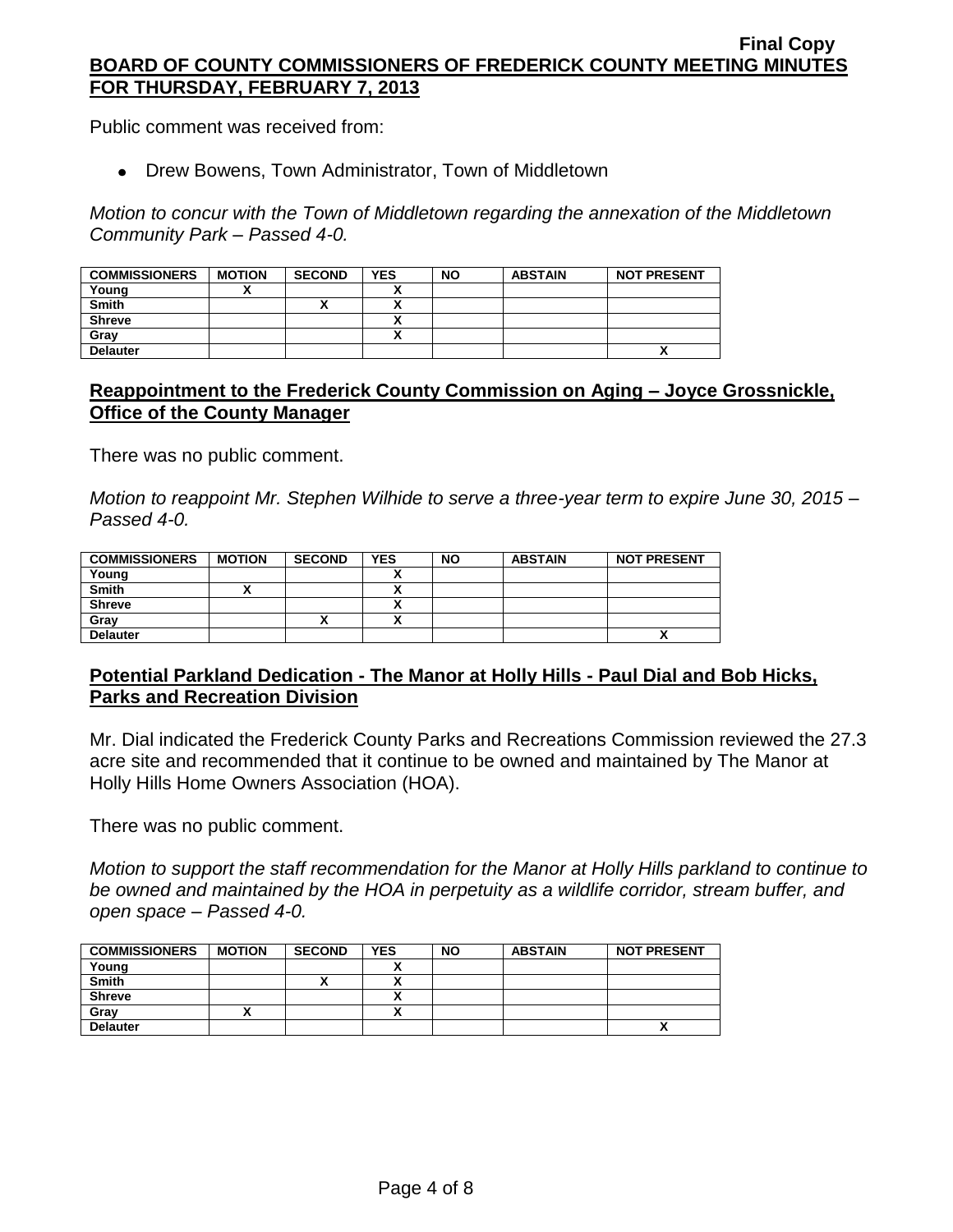### **ADMINISTRATIVE BUSINESS**

#### **Approval of Board of County Commissioners' Meeting Minutes**

*Motion to approve the minutes for Thursday, January 17 and Thursday, January 24, 2013 – Passed 4-0.*

| <b>COMMISSIONERS</b> | <b>MOTION</b> | <b>SECOND</b> | <b>YES</b> | <b>NO</b> | <b>ABSTAIN</b> | <b>NOT PRESENT</b> |
|----------------------|---------------|---------------|------------|-----------|----------------|--------------------|
| Young                |               |               |            |           |                |                    |
| <b>Smith</b>         |               |               |            |           |                |                    |
| <b>Shreve</b>        |               |               |            |           |                |                    |
| Gray                 |               |               |            |           |                |                    |
| <b>Delauter</b>      |               |               |            |           |                | Λ                  |

### **Request Approval of Clinical Training Agreement – Rick Himes, Fire and Rescue Services Division**

Mr. Himes presented the agreement.

*Motion to approve the agreement as presented – Passed 4-0.*

| <b>COMMISSIONERS</b> | <b>MOTION</b> | <b>SECOND</b> | <b>YES</b> | <b>NO</b> | <b>ABSTAIN</b> | <b>NOT PRESENT</b> |
|----------------------|---------------|---------------|------------|-----------|----------------|--------------------|
| Young                |               |               |            |           |                |                    |
| <b>Smith</b>         |               |               |            |           |                |                    |
| <b>Shreve</b>        |               |               |            |           |                |                    |
| Grav                 |               | "             |            |           |                |                    |
| <b>Delauter</b>      |               |               |            |           |                |                    |

**Consider the Concept of Leasing Water and Sewer System Capacity for Certain Nonresidential, Production or Manufacturing Based Operations – Mike Marschner, Office of the County Manager**

Mr. Marschner briefed the Board on the concept, noting it was one of the business friendly action items.

*Motion to take the concept of leasing water and sewer system capacity through the public hearing process – Passed 4-0.*

| <b>COMMISSIONERS</b> | <b>MOTION</b> | <b>SECOND</b> | <b>YES</b> | <b>NO</b> | <b>ABSTAIN</b> | <b>NOT PRESENT</b> |
|----------------------|---------------|---------------|------------|-----------|----------------|--------------------|
| Young                |               |               |            |           |                |                    |
| <b>Smith</b>         |               |               |            |           |                |                    |
| <b>Shreve</b>        |               |               |            |           |                |                    |
| Grav                 |               | "             |            |           |                |                    |
| <b>Delauter</b>      |               |               |            |           |                |                    |

## **Legislative Issues – John Mathias, Office of the County Attorney and Ragen Cherney, Office of the County Manager**

Mr. Mathias and Mr. Cherney briefed the Board on the issues before the Frederick County delegation members.

(Commissioner Shreve left the room.)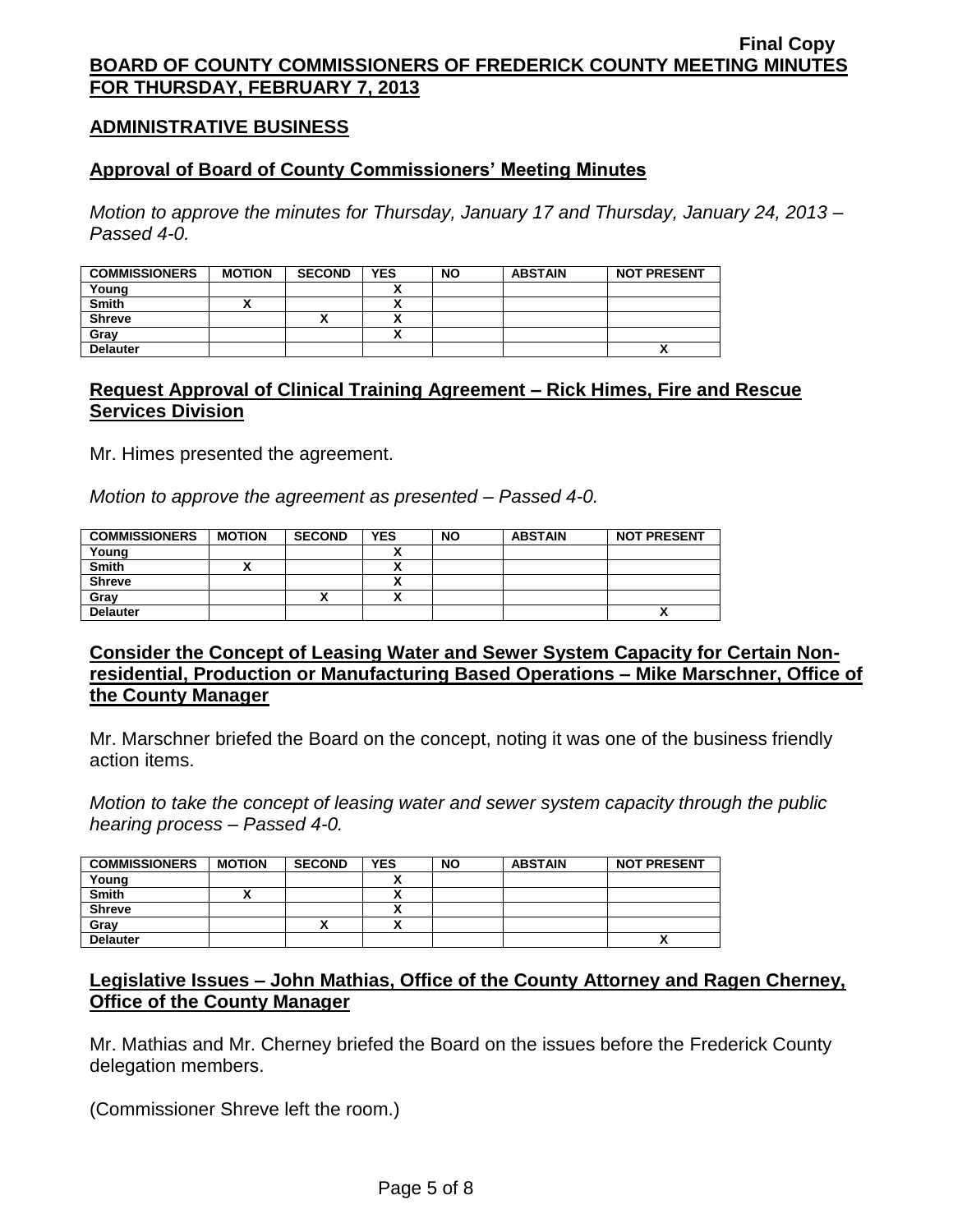*Motion to send correspondence to the delegation in support of House Bill 256 - Land Use Development Rights and Responsibilities – direct judicial review – Passed 2-1.*

| <b>COMMISSIONERS</b> | <b>MOTION</b> | <b>SECOND</b> | <b>YES</b> | <b>NO</b> | <b>ABSTAIN</b> | <b>NOT PRESENT</b> |
|----------------------|---------------|---------------|------------|-----------|----------------|--------------------|
| Young                |               |               |            |           |                |                    |
| <b>Smith</b>         |               |               |            |           |                |                    |
| <b>Shreve</b>        |               |               |            |           |                |                    |
| Gray                 |               |               |            |           |                |                    |
| <b>Delauter</b>      |               |               |            |           |                | ^                  |

(Commissioner Shreve returned to the room.)

### **COMMISSIONER COMMENTS**

Comments were provided by Commissioner Smith.

### **PUBLIC COMMENTS**

None.

# **QUESTIONS – PRESS**

None.

## **CLOSED SESSION**

Maryland Annotated Code State Government Article § 10-508(a) (7) To consult with counsel to obtain legal advice on a legal matter; and (8) To consult with staff, consultants, or other individuals about pending or potential litigation.

Topic – To discuss with the county's attorneys the possible resolution of a threatened lawsuit.

*Motion to go into closed session – Passed 4-0.*

| <b>COMMISSIONERS</b> | <b>MOTION</b> | <b>SECOND</b> | <b>YES</b> | <b>NO</b> | <b>ABSTAIN</b> | <b>NOT PRESENT</b> |
|----------------------|---------------|---------------|------------|-----------|----------------|--------------------|
| Young                |               |               |            |           |                |                    |
| <b>Smith</b>         |               |               |            |           |                |                    |
| <b>Shreve</b>        |               |               |            |           |                |                    |
| Grav                 |               |               | . .        |           |                |                    |
| <b>Delauter</b>      |               |               |            |           |                | Δ                  |

The meeting adjourned at 12:50 p.m.

Patricia Morrow Recording Secretary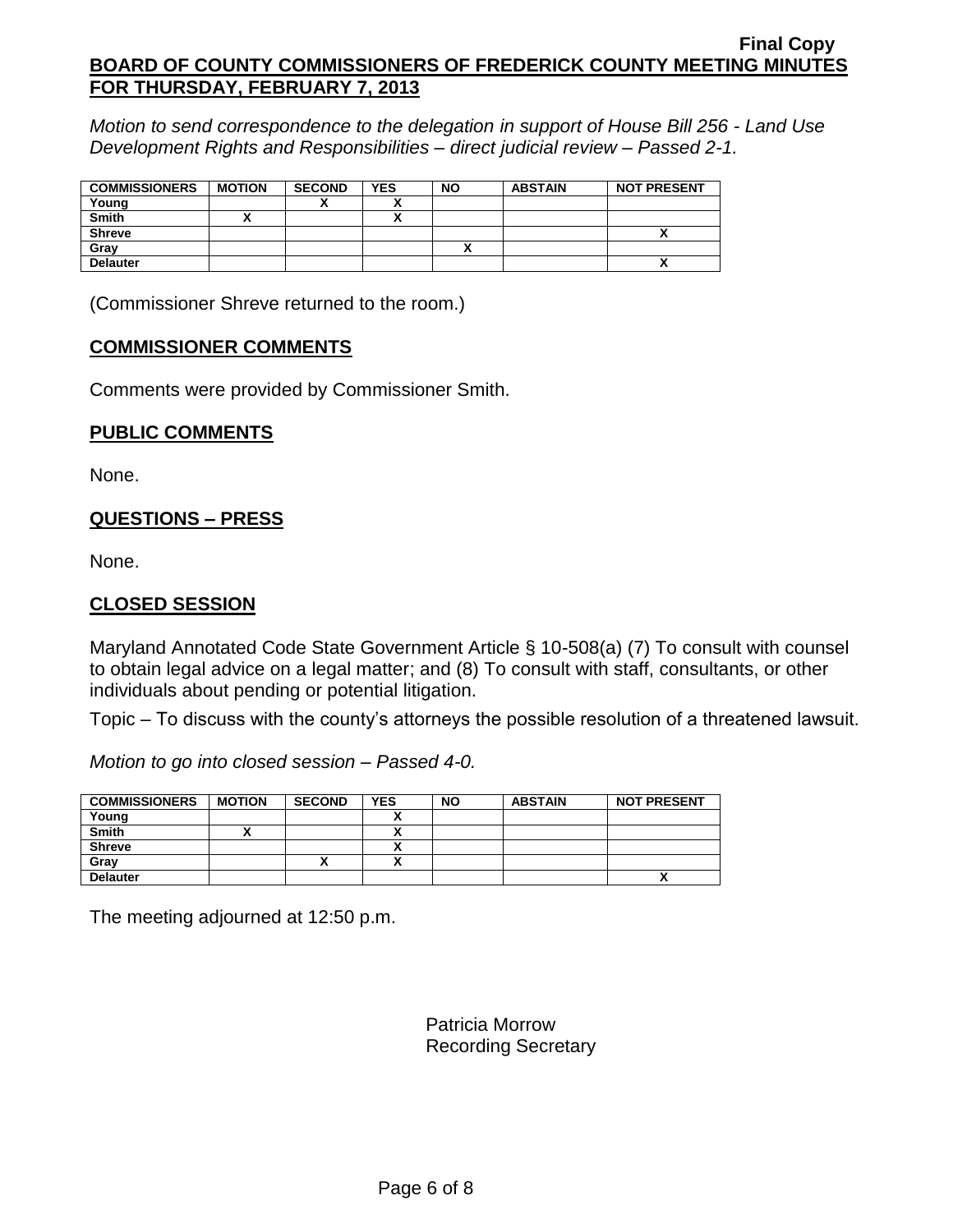# **FORM OF STATEMENT FOR CLOSING THE MEETING OF THURSDAY, FEBRUARY 7, 2013**

# **STATUTORY AUTHORITY TO CLOSE SESSION**

### **State Government Article §10-508(a):**

(7) To consult with counsel to obtain legal advice on a legal matter; and (8) To consult with staff, consultants, or other individuals about pending or potential litigation.

### **Motion:**

Upon a motion by Commissioner Gray, seconded by Commissioner Smith, the Board voted 4- 0, with Commissioner Delauter absent, to go into closed session under the Maryland Annotated Code State Government Article § 10-508(a) (7) To consult with counsel to obtain legal advice on a legal matter; and (8) To consult with staff, consultants, or other individuals about pending or potential litigation.

### **Time and Location:**

12:50 p.m. – Third Floor Meeting Room, Winchester Hall

## **Topic to be Discussed:**

To discuss with the county's attorneys the possible resolution of a threatened lawsuit.

Patti Morrow Recording Secretary